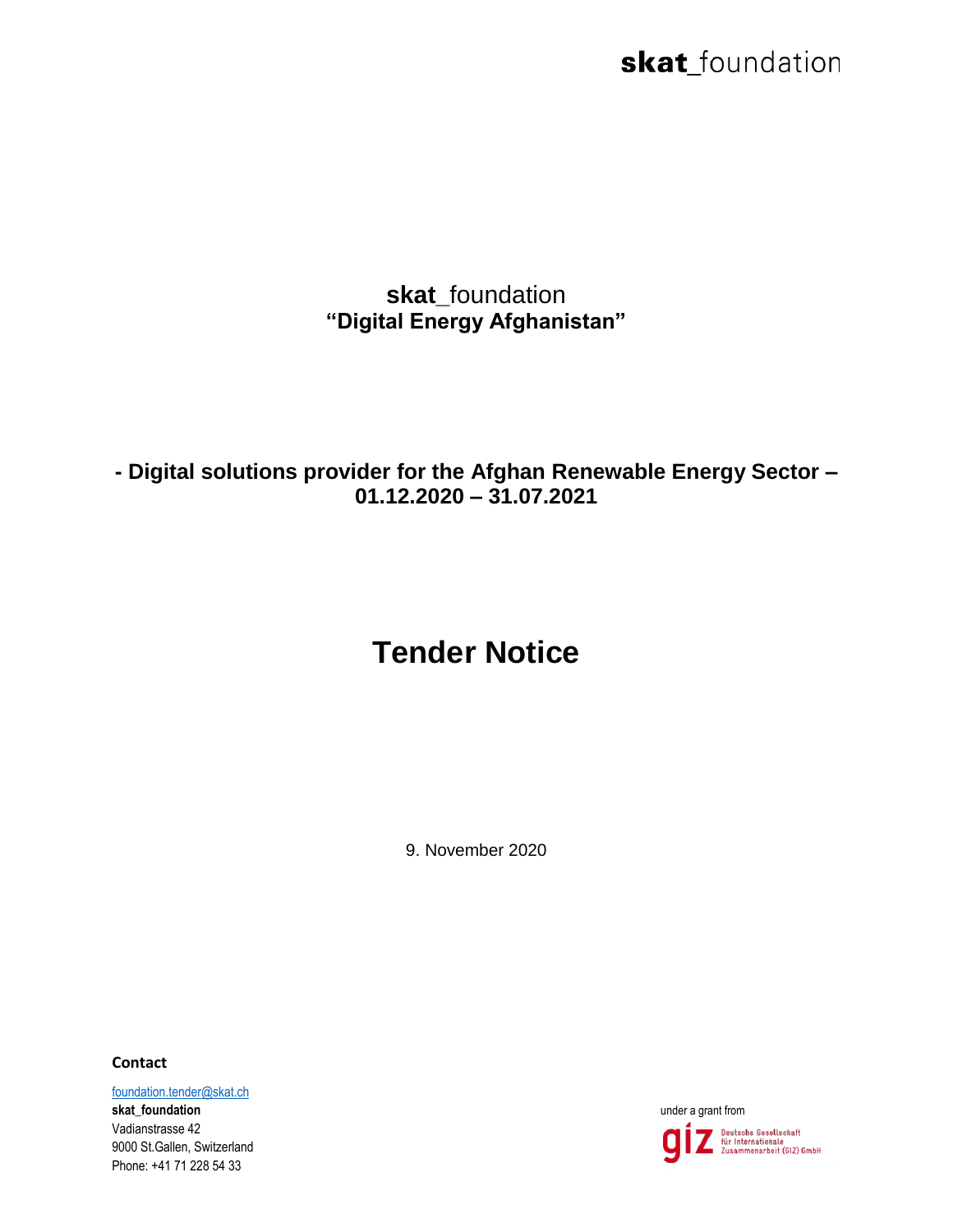**Brief project title: Digital Energy Afghanistan Subject: Request for Proposals Service requested: "Digital solutions provider for the Afghan Renewable Energy Sector" Type of procedure: Restricted tender**

**- Invitation to submit a bid -**

Dear Sir or Madame:

**skat** foundation (hereafter "SF") and its "Digital Energy Afghanistan" project (hereafter "the project") intends to award the services described in the enclosed tender documents.

You are kindly invited to submit your technical and price bids by **30. November 2020, 5:30 pm CET** in English. Details of our submission requirements are explained in the "General Provisions for Work and Services".

Please ensure that you complete and submit all the required documents.

Planned schedule for the rest of the contract award procedure:

| Submission of questions                  | 25.11.2020          |
|------------------------------------------|---------------------|
| Submission of bids                       | 30.11.2020, 5:30 pm |
| Information to bidders about the results | 02.12.2020          |
| of the bid assessment                    |                     |
| Conclusion of contract                   | 02.12.2020          |
| End of binding period (i.e. bids no      | 11.12.2020          |
| longer legally binding)                  |                     |
| Commencement of service delivery         | 07.12.2020          |

All documents can be downloaded from [https://skat-foundation.ch/tender/.](https://skat-foundation.ch/tender/)

Please raise any commercial, technical or procedural questions promptly, and no later than five calendar days before the deadline for submission. Questions shall only be submitted electronically to [foundation.tender@skat.ch.](mailto:foundation.tender@skat.ch)

The proposal can be submitted either **via post office or electronically**.

- For post office submissions, kindly send the technical and financial proposal in a sealed envelope on or before **17.30 (CET) on 30. November 2020**, to the address below:

*Skat Foundation, Vadianstrasse 42, CH-9000, St. Gallen, Switzerland Subject: "RFP01/2020: Digital solutions provider for the Afghan Renewable Energy Sector"*